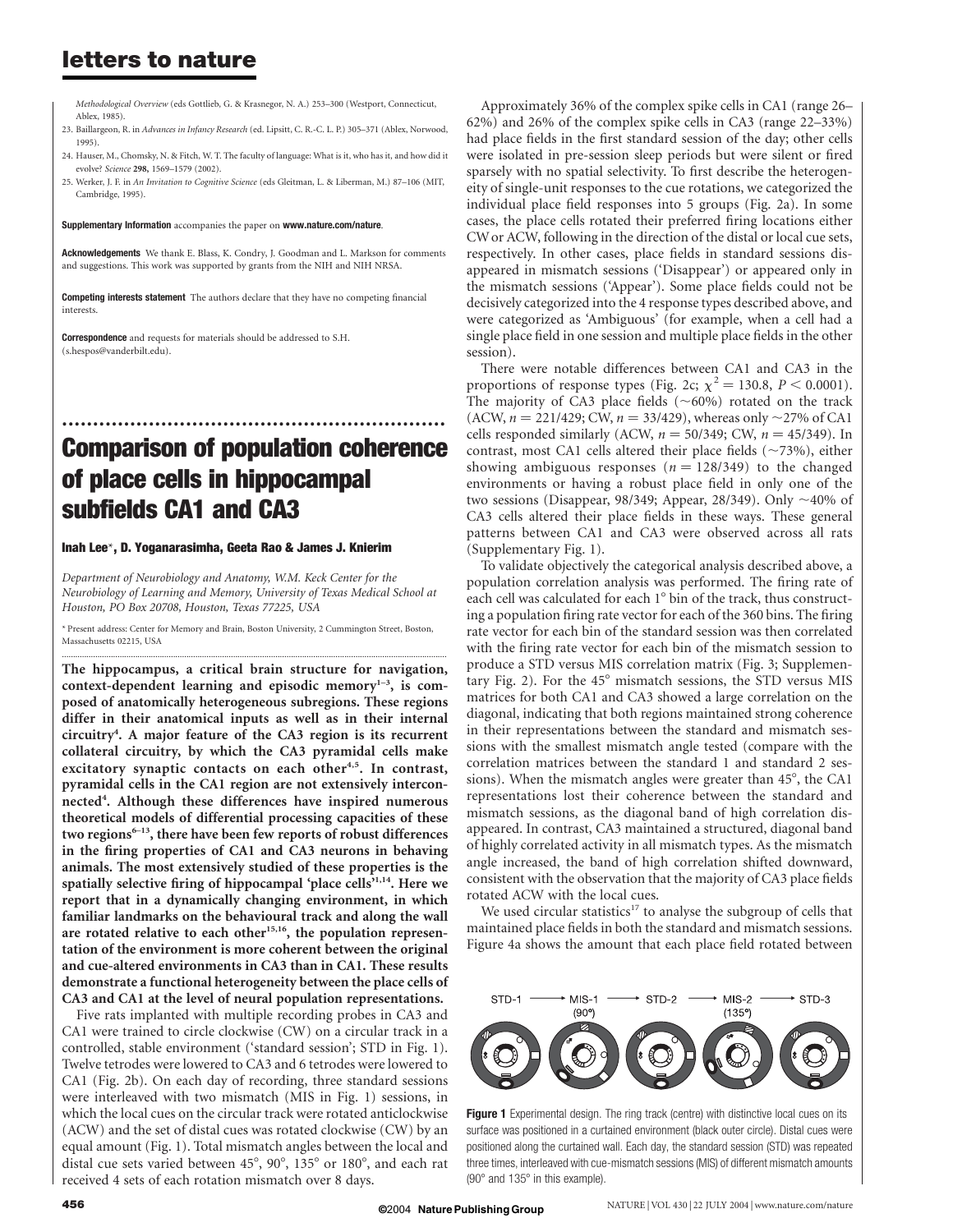### letters to nature

the two sessions and the mean vector for each mismatch amount. The angle of the vector denotes the mean angle that the population rotated, and the length of the vector is inversely proportional to the variance of the distribution around that mean. For CA3, all mismatch amounts produced a significant vector length, indicating that the place field rotation angles were significantly clustered around the mean angle (Fig. 4a, Supplementary Fig. 3b; Rayleigh test,  $P < 0.0001$ ). For CA1, in contrast, only the 45° and 90° mismatch sessions produced a significant vector length (Fig. 4a, Supplementary Fig. 3b; Rayleigh test,  $P < 0.0001$ ). The CA1 cells were not randomly distributed, however (Rao's spacing test<sup>17</sup>,  $P < 0.01$  for the 45°, 90° and 135° mismatch sessions;  $P < 0.05$  for the 180° mismatch session); rather, there was a bimodal distribution, as roughly equivalent numbers of place fields rotated CW and ACW with their respective cue sets (Fig. 4a).

Because the preceding analyses combined data from multiple sessions over all 5 rats, the results may be an artefact of combining these different data sets. That is, it is possible that CA1 and CA3 maintained an equivalent amount of coherence in individual, simultaneously recorded data sets, but that the CA3 ensemble

always rotated ACW whereas the CA1 ensemble sometimes rotated CW and other times rotated ACW. Combining these heterogeneous data sets would lead to an incorrect conclusion that the CA3 ensemble was internally more coherent than the CA1 ensemble. To address this possibility, we calculated the mean rotation vector for each individual data set in which at least 2 cells from both CA1 and CA3 maintained a place field in the standard and mismatch sessions (for example, see data for single data sets in Fig. 4b). A Wilcoxon signed rank test (the non-parametric analogue of a paired t-test) demonstrated that on average, the mean vector length of CA3 was greater than the mean vector length of simultaneously recorded CA1 cells ( $P < 0.02$ ), verifying that the CA3 representation was more coherent than CA1 at the level of individual ensemble recordings (Fig. 4c).

One potential explanation for the different responses of CA3 and CA1 to the altered environments is that most CA3 place cells received inputs only from neurons that represent local cues, whereas CA1 cells received inputs from neurons that represent both local and distal cues. A number of lines of evidence argue against this interpretation: (1) although the majority of CA3 place fields rotated



Figure 2 Individual place field responses to cue manipulations. a, Examples of CA1 and CA3 place fields between standard (STD) and mismatch (MIS) sessions. Each row shows five consecutive sessions in a day. Rectangles of different colours denote five response categories. Position data are shown as grey dots, and spikes as coloured dots. Angles denote mismatch amount between local and distal cue sets. These examples of place

cells were not recorded simultaneously. **b**, Representative locations of CA1 (blue arrowhead) and CA3 (red arrowhead) electrodes within a subject. c, Categorical classification of place field behaviour in response to mismatch sessions. Numbers show per cent.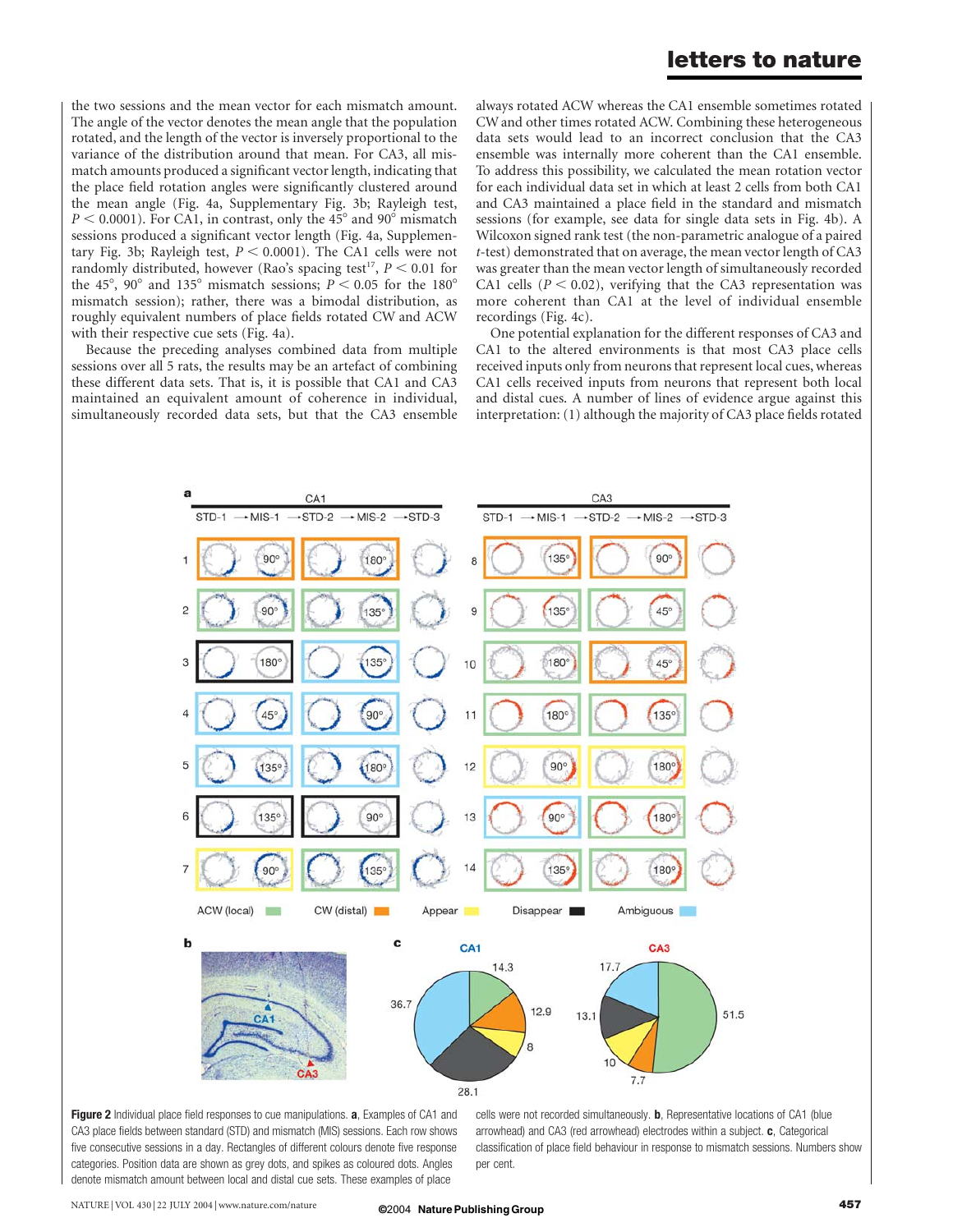### letters to nature

with the local cues, almost half of the place fields rotated with the distal landmarks, remapped or behaved ambiguously. Moreover, some individual CA3 place fields were controlled by the local cues in one session and by the distal cues in another session (for example, Fig. 2a, cell 10). (2) The CA3 place fields that rotated ACW tended to rotate by a lesser amount than the local cues themselves, and this under-rotation was greater and more variable for the 180° mismatch session than for the 45° mismatch session (Fig. 4d;  $P < 0.02$ ) between the 45° and 180° conditions, Kolmogorov-Smirnov test; see also Supplementary Fig. 4). This result demonstrates an interaction between both sets of cues in CA3. (3) A preliminary study in one of the present subjects showed that CA3 place fields were more highly correlated than CA1 place fields when distal landmarks alone were rearranged, in a situation in which the local cues were removed (Supplementary Figs 5 and 6). These data are in agreement with prior studies that showed that CA3 place fields were controlled by rotations of distal landmarks as robustly as CA1 place fields<sup>18,19</sup>. Despite the evidence showing modulation of CA3 place fields by distal cues, it is still possible that CA3 is more dominantly influenced by local cues than is CA1 (especially when there is a competition between local and distal cues<sup>15</sup>). Recordings from the brain structures that send inputs to CA3 and/or CA1 (for example, the entorhinal cortex and the dentate gyrus) will be necessary to test this hypothesis rigorously. Nevertheless, the present data clearly show that neurons in CA3 respond to the altered environments in a more coherent fashion than CA1 neurons.

Since the pioneering theories of Marr<sup>6</sup>, the hippocampus is often modelled as an autoassociative memory network that can retrieve the originally stored representation in the presence of incomplete, corrupt, or noisy inputs ('pattern completion' or 'generalization') $6-10,20,21$ . CA3 is thought to perform such autoassociative functions via its recurrent collateral circuitry $4-12$ . Consistent with those theories, the present study provides (to our knowledge) the first direct electrophysiological evidence in normal animals



Figure 3 Correlation matrices between population firing rate vectors. Matrices shown are between population firing rate vectors of the first and the second standard sessions (STD-1 versus STD-2 correlation matrix) or between those of standard and mismatch sessions (STD versus MIS correlation matrix) for each mismatch condition. The abscissa and the ordinate represent the locations (°) on the linearized track in the standard and/or mismatch sessions. The CA3 representation remained coherent at all mismatch angles, whereas the CA1 representation abruptly lost coherence when mismatch angles exceeded 45° (see Supplementary Fig. 3a).

that CA3 displays far more homogeneity in its ensemble response to an altered environment than CA1. Under different circumstances, however, it might be adaptive for a network to create a new, independent representation of an altered environment<sup>6</sup> (for example, if there are different behavioural contingencies associated with the familiar and altered environments). 'Pattern separation' refers to this ability of a network to make the representations of two similar input patterns more dissimilar, thus decreasing the probability of recall errors $22-25$ . Most theories consider the information processing in the dentate gyrus as an essential stage for the pattern separation process<sup>7,22-24</sup>. The CA3 subfield, which receives a major input from the dentate gyrus via the mossy fibre projection, may be the region where the dynamic tension between these pattern completion and pattern separation processes is resolved<sup>22,23</sup>. Under some circumstances (such as the present study, when environmental cues are altered), the CA3 network performs a pattern completion process; under other circumstances (perhaps when the spatial landmarks or other internal variables are altered to



Figure 4 Ensemble coherence. a, Each dot represents the calculated amount of rotation of a single place field between the standard and mismatch sessions. Zero degree is denoted by the tick mark in each circle. **b**, Representative examples of ensembles of CA1 and CA3 place fields recorded simultaneously. c, Average vector lengths for simultaneously recorded CA1 and CA3 place field ensembles (mean  $\pm$  s.e.m.). d, Deviation of the calculated rotation angle of the ACW-rotating CA3 place fields from the physical rotation angle of the local cue set in the 180° mismatch condition, 45° mismatch condition (right inset), and standard session (left inset). Negative numbers denote underrotation relative to the rotation of the cue set and positive numbers denote over-rotation.